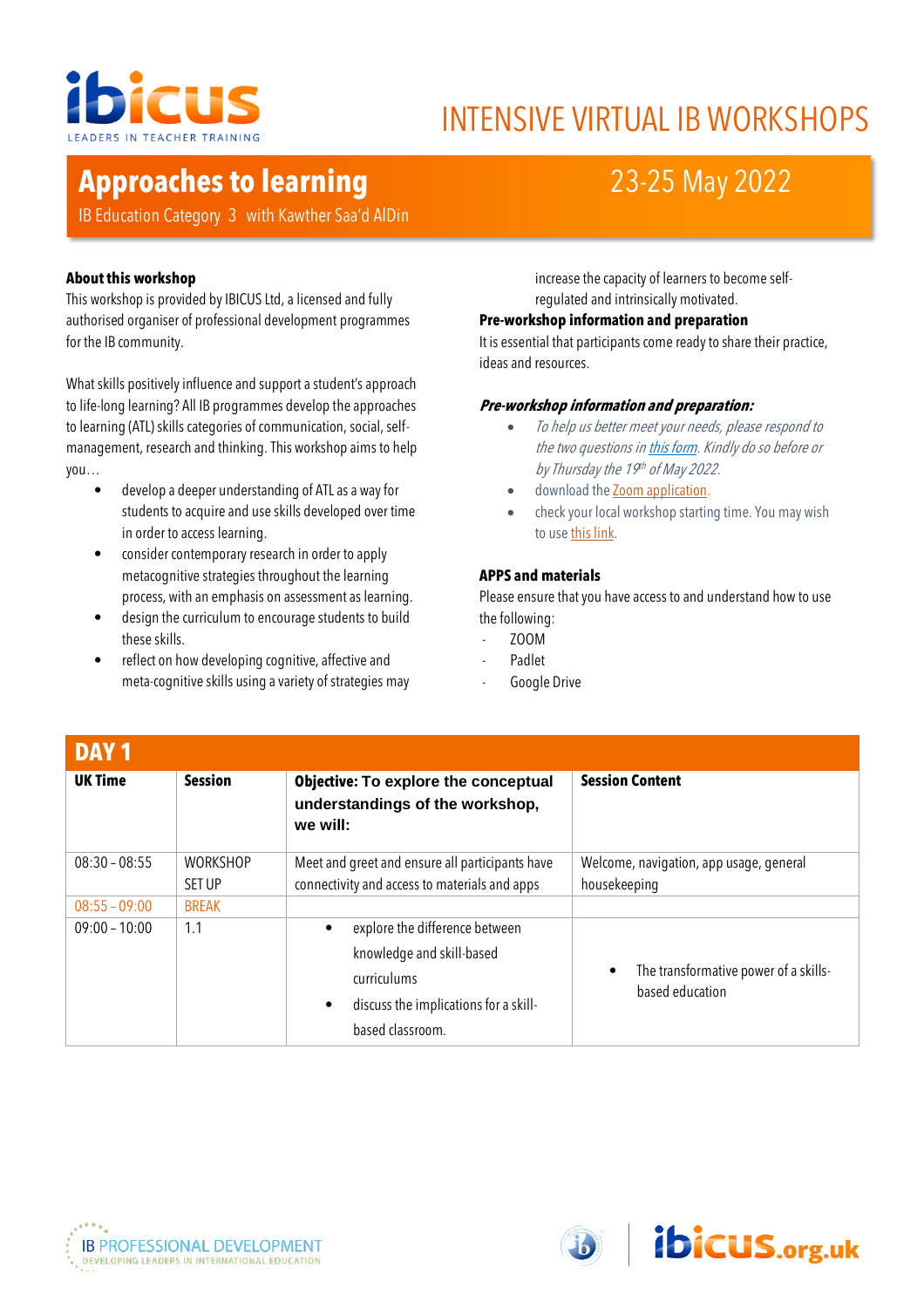|                 |              | explore different styles of teacher                                                                                                                                                                                                                   |                              |
|-----------------|--------------|-------------------------------------------------------------------------------------------------------------------------------------------------------------------------------------------------------------------------------------------------------|------------------------------|
|                 |              | regulation and the impact on teaching                                                                                                                                                                                                                 |                              |
|                 |              | and learning                                                                                                                                                                                                                                          |                              |
|                 |              | inquire into how skills equip students                                                                                                                                                                                                                |                              |
|                 |              | to achieve goals                                                                                                                                                                                                                                      |                              |
|                 |              | discuss the relationship between the                                                                                                                                                                                                                  |                              |
|                 |              | IB Learner Profile and a skills-                                                                                                                                                                                                                      |                              |
|                 |              | equipped student.                                                                                                                                                                                                                                     |                              |
|                 |              |                                                                                                                                                                                                                                                       |                              |
| $10:00 - 10:15$ | <b>BREAK</b> |                                                                                                                                                                                                                                                       |                              |
| $10:15 - 11:45$ | 1.2          | investigate the difference between<br>$\bullet$<br>guidance and requirement<br>explore IB programme requirements<br>and guidance related to ATL<br>reflect on the developing<br>$\bullet$<br>understanding of ATL in relation to<br>learning targets. | IB ATL guidance/requirements |
| $11:45 - 12:00$ | <b>BREAK</b> |                                                                                                                                                                                                                                                       |                              |
| $12:00 - 13:30$ | 1.3          | identifying skills that are aligned with<br>$\bullet$<br>learning targets<br>inquire into the explicit nature of<br>teaching a skill<br>inquire into the implicit nature of<br>teaching a skill.                                                      | Using ATL in the classroom   |

| DAY <sub>2</sub> |                |                                                                                                                                                                                                                                                                               |                               |
|------------------|----------------|-------------------------------------------------------------------------------------------------------------------------------------------------------------------------------------------------------------------------------------------------------------------------------|-------------------------------|
| <b>UK Time</b>   | <b>Session</b> | <b>Objective</b>                                                                                                                                                                                                                                                              | <b>Session Content</b>        |
| $09:00 - 10:30$  | 2.1            | better understand the elements of the<br>ATL category of self-management skills<br>explore how self-management skills<br>$\bullet$<br>are explicitly developed in the<br>classroom<br>determine what mastery might look<br>٠<br>like for the skill learning engagement.       | Self-management               |
| $10:30 - 10:45$  | <b>BREAK</b>   |                                                                                                                                                                                                                                                                               |                               |
| $10:45 - 11:45$  | 2.2            | inquire into the ATL categories of social<br>$\bullet$<br>and communication skills<br>explore how social and communication<br>$\bullet$<br>skills are developed explicitly in the<br>classroom<br>consider what mastery might look like<br>for the skill learning engagement. | Social & communication skills |
| $11:45 - 12:00$  | <b>BREAK</b>   |                                                                                                                                                                                                                                                                               |                               |